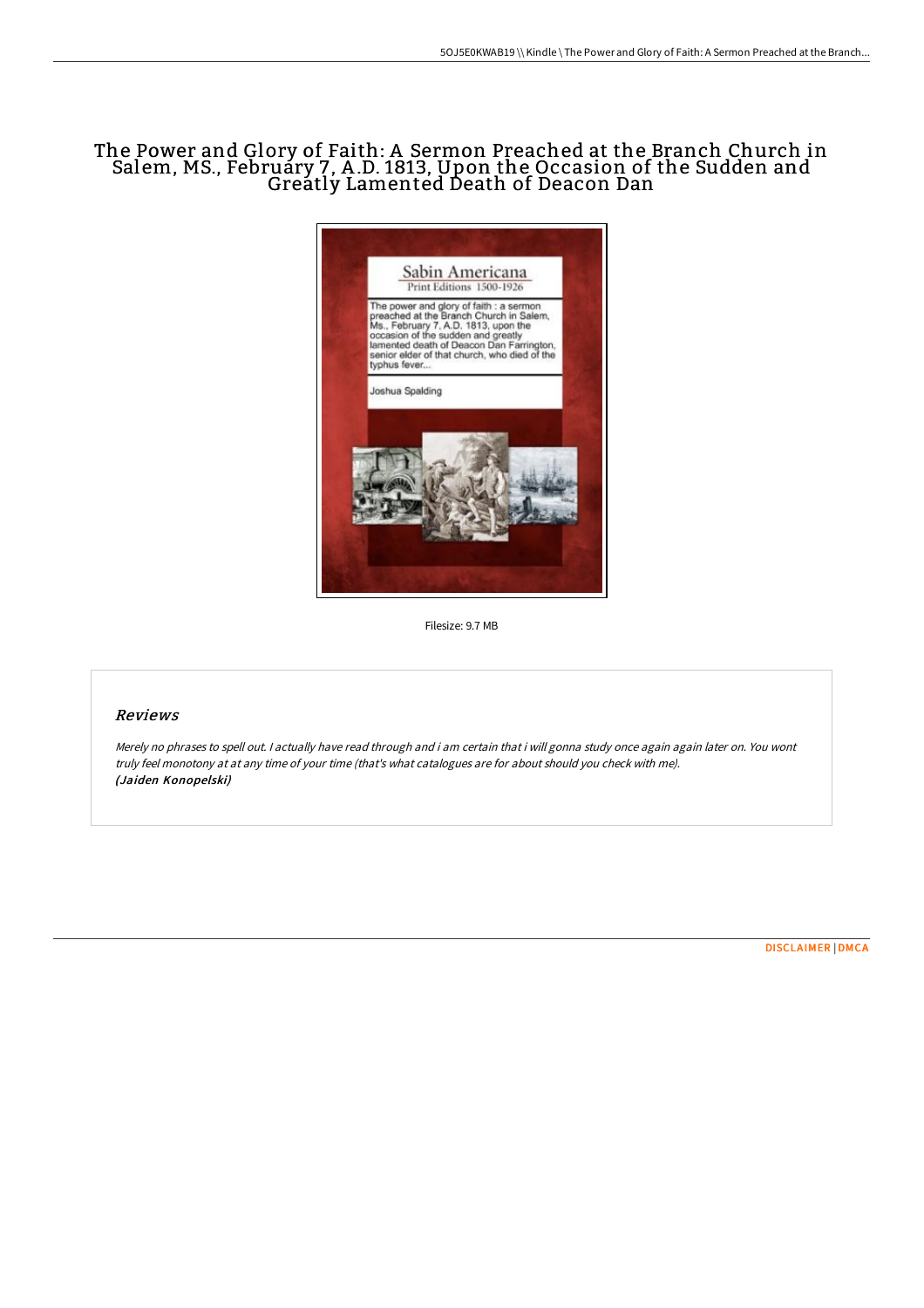### THE POWER AND GLORY OF FAITH: A SERMON PREACHED AT THE BRANCH CHURCH IN SALEM, MS., FEBRUARY 7 , A.D. 1813, UPON THE OCCASION OF THE SUDDEN AND GREATLY LAMENTED DEATH OF DEACON DAN



Gale Ecco, Sabin Americana, United States, 2012. Paperback. Condition: New. Language: English . Brand New Book \*\*\*\*\* Print on Demand \*\*\*\*\*.Title: The power and glory of faith: a sermon preached at the Branch Church in Salem, Ms., February 7, A.D. 1813, upon the occasion of the sudden and greatly lamented death of Deacon Dan Farrington, senior elder of that church, who died of the typhus fever at Newburgh, N.Y., January 28, 1813, in the forty-eighth year of his age.Author: Joshua SpaldingPublisher: Gale, Sabin Americana Description: Based on Joseph Sabin s famed bibliography, Bibliotheca Americana, Sabin Americana, 1500--1926 contains a collection of books, pamphlets, serials and other works about the Americas, from the time of their discovery to the early 1900s. Sabin Americana is rich in original accounts of discovery and exploration, pioneering and westward expansion, the U.S. Civil War and other military actions, Native Americans, slavery and abolition, religious history and more.Sabin Americana offers an up-close perspective on life in the western hemisphere, encompassing the arrival of the Europeans on the shores of North America in the late 15th century to the first decades of the 20th century. Covering a span of over 400 years in North, Central and South America as well as the Caribbean, this collection highlights the society, politics, religious beliefs, culture, contemporary opinions and momentous events of the time. It provides access to documents from an assortment of genres, sermons, political tracts, newspapers, books, pamphlets, maps, legislation, literature and more.Now for the first time, these high-quality digital scans of original works are available via print-on-demand, making them readily accessible to libraries, students, independent scholars, and readers of all ages.++++The below data was compiled from various identification fields in the bibliographic record of this title. This data is provided as an additional tool in helping to insure...

- Read The Power and Glory of Faith: A Sermon Preached at the Branch Church in Salem, MS., February 7, A.D. 1813, Upon the Occasion of the Sudden and Greatly [Lamented](http://bookera.tech/the-power-and-glory-of-faith-a-sermon-preached-a.html) Death of Deacon Dan Online
- B [Download](http://bookera.tech/the-power-and-glory-of-faith-a-sermon-preached-a.html) PDF The Power and Glory of Faith: A Sermon Preached at the Branch Church in Salem, MS., February 7, A.D. 1813, Upon the Occasion of the Sudden and Greatly Lamented Death of Deacon Dan